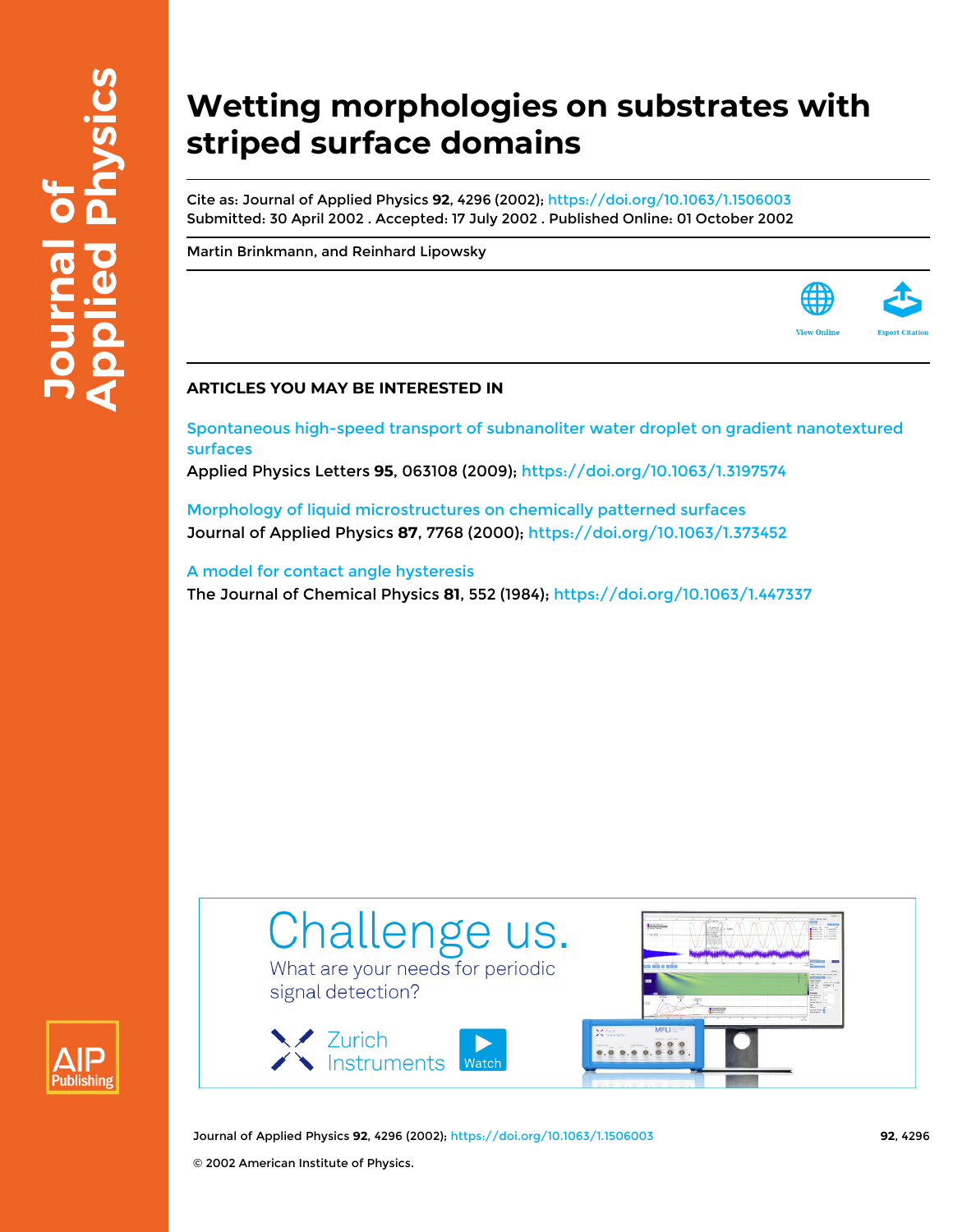# **Wetting morphologies on substrates with striped surface domains**

Martin Brinkmann and Reinhard Lipowsky

*MPI fu¨r Kolloid und Grenzfla¨chenforschung, D-14424 Potsdam, Germany*

(Received 30 April 2002; accepted for publication 17 July 2002)

The wetting and dewetting of chemically structured substrates with striped surface domains is studied theoretically. The lyophilic stripes and the lyophobic substrate are characterized by different contact angles  $\theta_{\gamma}$  and  $\theta_{\delta}$ , respectively. We determine the complete bifurcation diagram for the wetting morphologies (i) on a single lyophilic stripe and (ii) on two neighboring stripes separated by a lyophobic one. We find that long channels can only be formed on the lyophilic stripes if the contact angle  $\theta_{\gamma}$  is smaller than a certain threshold value  $\theta_{ch}(V)$  which depends only weakly on the volume *V* and attains the *finite* value  $\theta_{ch}(\infty)$  in the limit of large *V*. This asymptotic value is equal to  $\theta_{ch}(\infty)$  = arccos( $\pi/4$ )  $\approx$  38° for all lyophobic substrates with  $\theta_{\delta} \ge \pi/2$ . For a given value of  $\theta_{\gamma}$  $<\theta_{ch}(\infty)$ , the extended channels spread onto the lyophilic stripes with essentially constant cross section. © 2002 American Institute of Physics. [DOI: 10.1063/1.1506003]

# **I. INTRODUCTION**

Many experimental methods have been developed by which one can prepare chemically structured substrates that exhibit patterns of lyophilic (or liquid attracting) and lyophobic (or liquid repelling) surface domains. The linear size of the surface domains can be varied over a wide range of length scales from the millimeter down to the nanometer regime. We have recently shown that such chemically structured surfaces lead to *morphological wetting transitions* at which the wetting layer changes its shape or morphology in a characteristic and typically abrupt manner. $1-3$ 

A rather simple pattern of surface domains is given by lyophilic stripes  $\gamma$  separated by lyophobic stripes  $\delta$ . Striped domains in the *millimeter* range can be created using screen printing technology<sup>4</sup> or printed circuit board technology.<sup>5</sup> In order to obtain stripes with a width in the *micrometer* range, one may use elastomer stamps, $6-10$  vapor deposition through grids,<sup>2</sup> photolithography of amphiphilic monolayers,<sup>11</sup> domain formation in Langmuir–Blodgett monolayers, $12,13$  electrophoretic assembly of colloids, $14$  or anisotropic rupture of polymer films.15 Finally, stripes in the *nanometer* range could be produced using lithography with colloid monolayers, $^{16}$  atomic beams modulated by light masks, $^{17}$  microphase separation in diblock copolymer films,18 or local oxidation of silicon surfaces induced by atomic force microscopy.<sup>19</sup>

In general, the lyophilic domains, denoted by  $\gamma$ , and the lyophobic substrate, denoted by  $\delta$ , are characterized by different contact angles  $\theta_{\gamma}$  and  $\theta_{\delta}$ , respectively. These contact angles apply as long as the contact line is located on these two different surface domains. If the size of the wetting droplet is comparable to the domain size, it often happens, however, that the contact line is *pinned* to the  $\gamma\delta$  domain boundary. In the latter situation, the contact angle  $\theta$  is not fixed but may attain any value in the interval  $\theta_{\gamma} < \theta < \theta_{\delta}$ .

In the following, we will consider lyophilic surface domains that have the shape of elongated stripes. When located on such a stripe, the liquid forms a channel which may have an essentially constant cross section or exhibit a single  $bulge.<sup>2</sup>$  Each channel has two ends which are bounded by short, transverse segments of the contact line.

In our previous work,  $2,20$  we have studied lyophilic stripes of finite length which are *completely* covered by the wetting liquid. In such a situation, all segments of the contact line are pinned to the boundary of the  $\gamma$  domain, and the two ends of the channel have a fixed position, which is determined by the two ends of the underlying stripe. In the present article, we will study a different situation corresponding to long lyophilic stripes which are only *partially* covered by the liquid as qualitatively discussed in Ref. 21. One again finds channels but the boundary condition at the two channel ends is rather different. Indeed, these two ends can now move along the stripe, and the transverse segments of the contact line are characterized by fixed contact angle  $\theta = \theta_{\gamma}$ .

The different morphologies on a single lyophilic stripe which is only partially covered by the wetting liquid are displayed in Fig. 1. Four such morphologies must be distinguished:  $(I)$  a small spherical cap,  $(II)$  an elongated channel state,  $(III)$  a localized droplet which has no contact with the lyophobic matrix  $\delta$ , and (IV) a localized droplet with a contact area which overlaps with the  $\delta$  domain.

One surprising result of our analysis is that the contact angle  $\theta_{\gamma}$  on the lyophilic stripe exhibits a threshold value  $\theta_{ch}(\infty)$  which separates two different wetting regimes. These two regimes are characterized by qualitatively different behavior as one deposits an increasing amount of liquid onto a single lyophilic stripe. If the stripe has contact angle  $\theta_{\gamma}$  $<\theta_{ch}(\infty)$ , the wetting layer forms a channel which becomes longer and longer as one deposits more and more liquid. For  $\theta_{\gamma} > \theta_{ch}(\infty)$ , on the other hand, such a long channel cannot be attained but only a short one which gradually transforms into a localized droplet. In other words, it is easy to ''paint'' long  $\gamma$  stripes provided  $\theta_{\gamma} < \theta_{\rm ch}(\infty)$  but it is *impossible* to do so for  $\theta_{\gamma} > \theta_{ch}(\infty)$ .

For two neighboring lyophilic stripes separated by an intervening lyophobic one, we find four morphologies:  $(A)$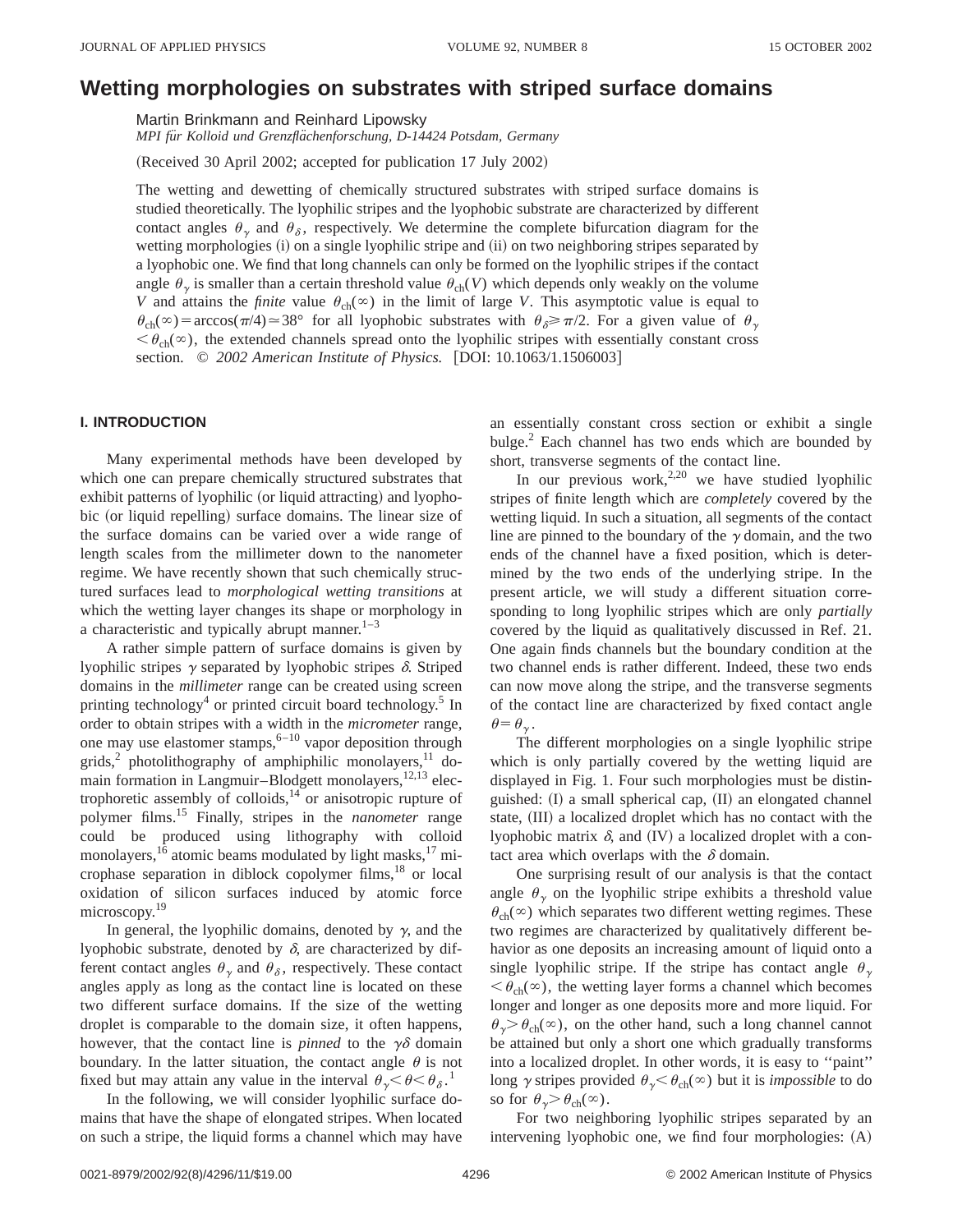

FIG. 1. Different liquid morphologies on a single lyophilic stripe. (I) small spherical cap (for reduced volume  $V/L_1^3 = 0.1$  and contact angle  $\theta_{\gamma} = 70^{\circ}$ ); (II) extended channel (for  $V/L_1^3 = 5$  and  $\theta_{\gamma} = 35^{\circ}$ ); (III) droplike state with contact line pinned to the surface domain boundary (for  $V/L_1^3 = 11$ ,  $\theta_\gamma$ =40°, and  $\theta_{\delta}$ =180°); (IV) Droplike state with contact line depinned from the domain boundary (for  $V/L_1^3 = 11$ ,  $\theta_{\gamma} = 40^{\circ}$ , and  $\theta_{\delta} = 130^{\circ}$ ).

an asymmetric small bridge,  $(B)$  a long channel that covers all three stripes,  $(C)$  a localized bridge between the two lyophilic stripes, the contact line of which is pinned to the outer boundaries of these stripes, and  $(D)$  a localized bridge with a contact line, which is detached from those surface domain boundaries.

Our article is organized as follows. We first introduce our theoretical framework and define the geometry of the striped surface domains in Sec. II. We then determine the different morphologies for a single stripe in Sec. III where we numerically calculate the corresponding bifurcation diagram as a function of  $\theta_{\gamma}$  and liquid volume. In Sec. IV, we classify the wetting morphologies for two lyophilic stripes separated by an intervening lyophobic one and discuss the corresponding morphological wetting transitions. In the last Sec. V, we derive stability criteria for the different wetting morphologies and calculate the value  $\theta_{ch}(\infty)$  for the (meta)stability limit of the channels in the limit of large volumes.

#### **II. THEORETICAL APPROACH**

#### **A. Minimization of interfacial free energies**

In general, the shape of a liquid droplet on a solid substrate reflects a variety of intermolecular forces and external constraints. In the following, we will ignore the effects of gravity. This applies to droplets which are *small* compared to the so-called capillary length. For water at room temperature, the capillary length is about 3.8 mm. In addition, the droplets are taken to be *large* compared to those microscopic length scales that are related to the small-scale structure of the different interfaces. In general, there are several such length scales such as the thermally excited roughness of the liquid– vapor interface or the frozen roughness of the solid substrate. Finally, the droplets are also taken to be large compared to the correlation length of density fluctuations within the liquid, i.e., we stay away from any critical point of the liquid. Under these simplifying assumptions, the shape of the droplets is primarily determined by their interfacial free energies or tensions.

Now let us consider two fluid phases  $\alpha$  and  $\beta$  ("liquid") and vapor" or "oil and water") which are brought into contact with a chemically structured planar substrate  $\sigma$ . The surface tensions  $\Sigma_{\sigma\beta}$  and  $\Sigma_{\sigma\alpha}$  of the fluid-substrate interfaces depend on the position *x* whereas the interfacial tension  $\sum_{\alpha\beta}$  between the two fluids has the same value at all points of the fluid–fluid interface  $A_{\alpha\beta}$  with surface area  $|A_{\alpha\beta}|$ . The interfacial free energy is then given by

$$
\mathcal{F}\{\mathcal{A}_{\alpha\beta}\} = \sum_{\alpha\beta} |\mathcal{A}_{\alpha\beta}| + \int_{\mathcal{A}_{\sigma\beta}} d^2x [\Sigma_{\sigma\alpha}(x) - \Sigma_{\sigma\beta}(x)], \quad (1)
$$

which is a *functional* of the shape and position of the  $\alpha\beta$ interface  $A_{\alpha\beta}$ .

The spatial region  $V_\beta$  occupied by the phase  $\beta$  is bounded by the fluid–fluid interface  $A_{\alpha\beta}$  and the wetted surface of the substrate  $A_{\sigma\beta}$ . Stable liquid morphologies are local minima of the interfacial energy  $(1)$  under the constraint that

$$
|\mathcal{V}_{\beta}| = V,\tag{2}
$$

i.e., for constant volume  $V$  of the  $\beta$  phase.

If the pressure difference  $\Delta P \equiv P_\alpha - P_\beta$  between the two fluid phases is prescribed instead of the volume *V*, stable morphologies are obtained as a minima of the free energy

$$
\widetilde{\mathcal{F}}\{\mathcal{A}_{\alpha\beta}\} = \Sigma_{\alpha\beta} |\mathcal{A}_{\alpha\beta}| + \int_{\mathcal{A}_{\alpha\beta}} d^2x [\Sigma_{\sigma\alpha}(\mathbf{x}) - \Sigma_{\sigma\beta}(\mathbf{x})] + \Delta P |\mathcal{V}_{\beta}|.
$$
\n(3)

In the volume ensemble, the pressure difference  $\Delta P$  between the phases represents a Lagrange multiplier, which becomes a function of the volume for a minimal configuration of Eq.  $(1)$  under the constraint  $(2)$ . The two sets of extremal configurations are identical for both free energy functionals. In fact, all minimal configurations in the pressure ensemble are minimal configurations in the volume ensemble as well. The inverse relation is not necessarily true. Thus, let us consider the pressure difference  $P_{\beta} - P_{\alpha}$  $= -\Delta P$  as a function of the volume *V* along a branch of morphologies, which are stable in the volume ensemble. If  $-\Delta P = -\Delta P(V)$  *decreases* with increasing *V*, the corresponding morphologies cannot be stable in the pressure ensemble. One relatively simple example for this situation is provided by a spherical liquid droplet, which is immersed in its vapor phase.

The condition of stationarity for the interfacial free energy  $(1)$  under the constraint of constant volume of the liquid phase  $(2)$  leads to the Laplace formula

$$
2\Sigma_{\alpha\beta}M = P_{\beta} - P_{\alpha} \tag{4}
$$

relating the pressure difference  $P_{\beta} - P_{\alpha}$  across the  $\alpha\beta$  interface to the surface tension  $\sum_{\alpha\beta}$  and the mean curvature *M* of the  $\alpha\beta$  interface, and to the Young equation

$$
\cos \theta = \frac{\sum_{\sigma \alpha} - \sum_{\sigma \beta}}{\sum_{\alpha \beta}} \tag{5}
$$

expressing the mechanical balance of interfacial tensions at the three-phase contact line.  $\theta$  is the contact angle of the liquid phase to the substrate. Liquid configurations which satisfy conditions (4) and (5) are *extrema* of the interfacial free energy  $(1)$  under the volume constraint  $(2)$  and not necessarily local *minima*.

At each point of the three-phase contact line, the contact angle  $\theta$  of an equilibrium configuration is uniquely deter-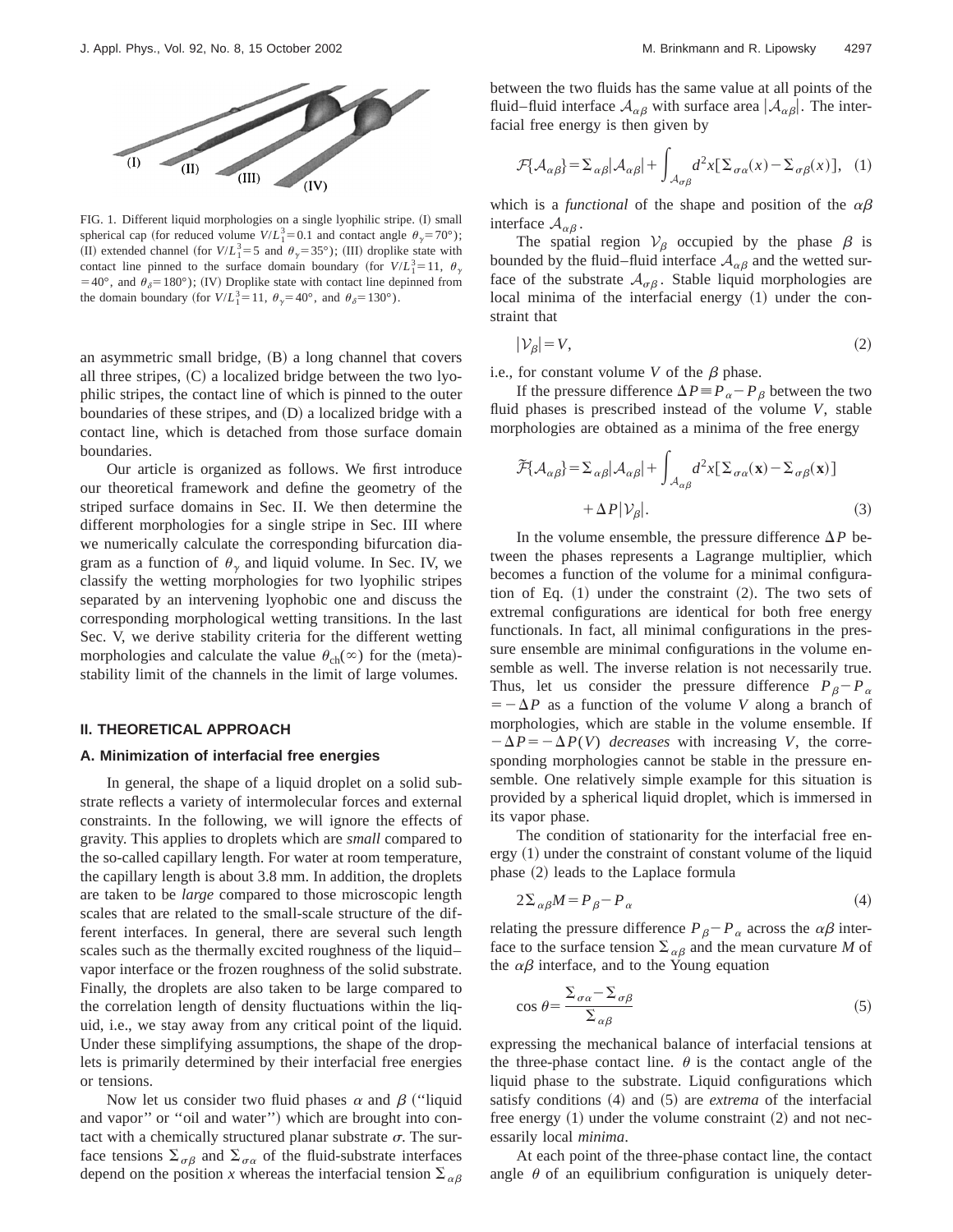

FIG. 2. Stripe geometry of chemically structured substrate with lyophilic  $\gamma$ and lyophobic  $\delta$  domains. The width of these two domains is denoted by  $L_1$ and  $L_{\perp}$ , respectively.

mined by its position on the substrate if the interfacial tensions of the interfaces between the fluid phases and the substrate vary smoothly.

For those segments of the contact line that coincide with a sharp boundary between a lyophilic domain  $\gamma$  and a lyophobic domain  $\delta$ , the Young's Eq. (5) is violated and has to be replaced by an inequality  $\theta_{\gamma} \leq \theta \leq \theta_{\delta}$ , as first pointed out in Ref. 1. In the latter case, the equilibrium contact angle  $\theta$  is determined by the shape of the  $\alpha\beta$  interface at the minimal configuration.

# **B. Stripe geometry**

To proceed, let us define the basic geometry of our system which consists of a lyophobic substrate decorated with lyophilic stripes, see Fig. 2. We assume that both the lyophilic  $\gamma$  and the lyophobic  $\delta$  domains form a single planar surface, i.e., we ignore the topographical roughness that may arise from the chemical inhomogeneity. The contact angles  $\theta_{\gamma}$  and  $\theta_{\delta}$  of the lyophilic and lyophobic domains satisfy  $0 \le \theta_{\gamma} \le \theta_{\delta} \le \pi$ . In some cases, we will focus on the limiting case of a completely lyophobic substrate with  $\theta_{\delta} = \pi$  in order to eliminate one parameter from the problem.

The stripe width is denoted by  $L_1$ . All stripes are sufficiently long, so that the liquid phase that spreads along the stripe cannot reach the end of the stripe (for  $\theta_{\gamma} > 0$ ). The distance  $L_{\perp}$  between two stripes corresponds to the width of the lyophobic stripe between the lyophilic ones.

#### **C. Numerical methods**

Minimal configuration of the interfacial free energy  $(1)$ under the volume constraint  $(2)$  can be constructed analytically whenever high symmetries of minimizers are expected. But even for a high symmetry of the underlying substrate pattern, such as in the present case for stripes, one finds generically configurations which break this symmetry. In order to study these systems in detail numerical methods have to be employed.

A first step to tackle this problem is to apply dynamically triangulated surfaces in the minimization procedure, which can adapt to the final configuration. We mainly used the algorithm ''surface evolver 2.14,'' a free software developed by Brakke in the beginning of the last decade.<sup>22</sup> Within this numerical algorithm, the liquid interface is discretized and replaced by a mesh of triangles. The surface tension exerts forces on each vertex of the triangulation driving the mesh to a minimal configuration. During the minimization procedure, the volume enclosed by the polyhedral surface has to be held constant. Global constraints such as the volume constraint are taken into account by additional Lagrangian forces acting on the vertices, which are calculated at every minimizing step. Deviations of the actual volume from the targeted volume accumulate during the calculations so that the targeted volume has to be restored after every step in the minimization procedure. To investigate the morphological bifurcation on a single lyophilic stripe we fixed the height of the center of mass above the surface in certain runs. This global constraint allowed us to control the morphologies close to the bifurcation point. Vertices and edges belonging to the contact line are constrained to stay in the plane of the substrate. Additional forces are applied to these vertices coming from the position dependent surface tensions of the structured substrate. Swapping of edges between different vertices is used in order to avoid the formation of long and thin triangles in the mesh, which often cause stalling of the minimization routine. Triangles can be added or removed from the model in order to keep the size distribution of the edges in the desired range. To monitor the morphology during the minimization and to decide if a stationary configuration was reached, parameters such as the maximal height of the fluid– fluid interface above the substrate can be extracted from the triangulation.

# **III. WETTING OF ONE LYOPHILIC STRIPE**

In this section, we describe the liquid morphologies on a single lyophilic stripe. We have found that one must distinguish *four* such morphologies. In order to discuss these morphologies, it is convenient to consider the contact angle on the lyophilic stripe  $\theta_{\gamma}$  and the reduced volume of the liquid phase  $V/L_1^3$  as the basic control parameters. In the absence of topographic and chemical defects, which may act as pinning centers, all liquid morphologies can move freely along the direction of the lyophilic stripe.

First, we discuss the parameter values for which one encounters these different morphologies in a qualitative manner. As one varies one of these parameters in a systematic way, one may encounter a morphological transition. In the present case, such a transition occurs between the channellike state  $(II)$  and the bulgelike state  $(III)$ . The locus of these transitions has been determined over a wide range of parameters as described in Sec. III B.

# **A. Classification of liquid morphologies**

For low volumes and arbitrary contact angle  $\theta_{\gamma}$  on the lyophilic stripe, the droplets have the shape of spherical segments, which corresponds to the morphology  $(I)$  in Fig. 1. The three-phase contact line of these droplets has the shape of a circle, which may touch the boundary of the stripe in one or two points. As the volume of the liquid phase is increased, the fraction of the contact line, which is attached to the  $\gamma\delta$ -domain boundary, grows. This attachment of the con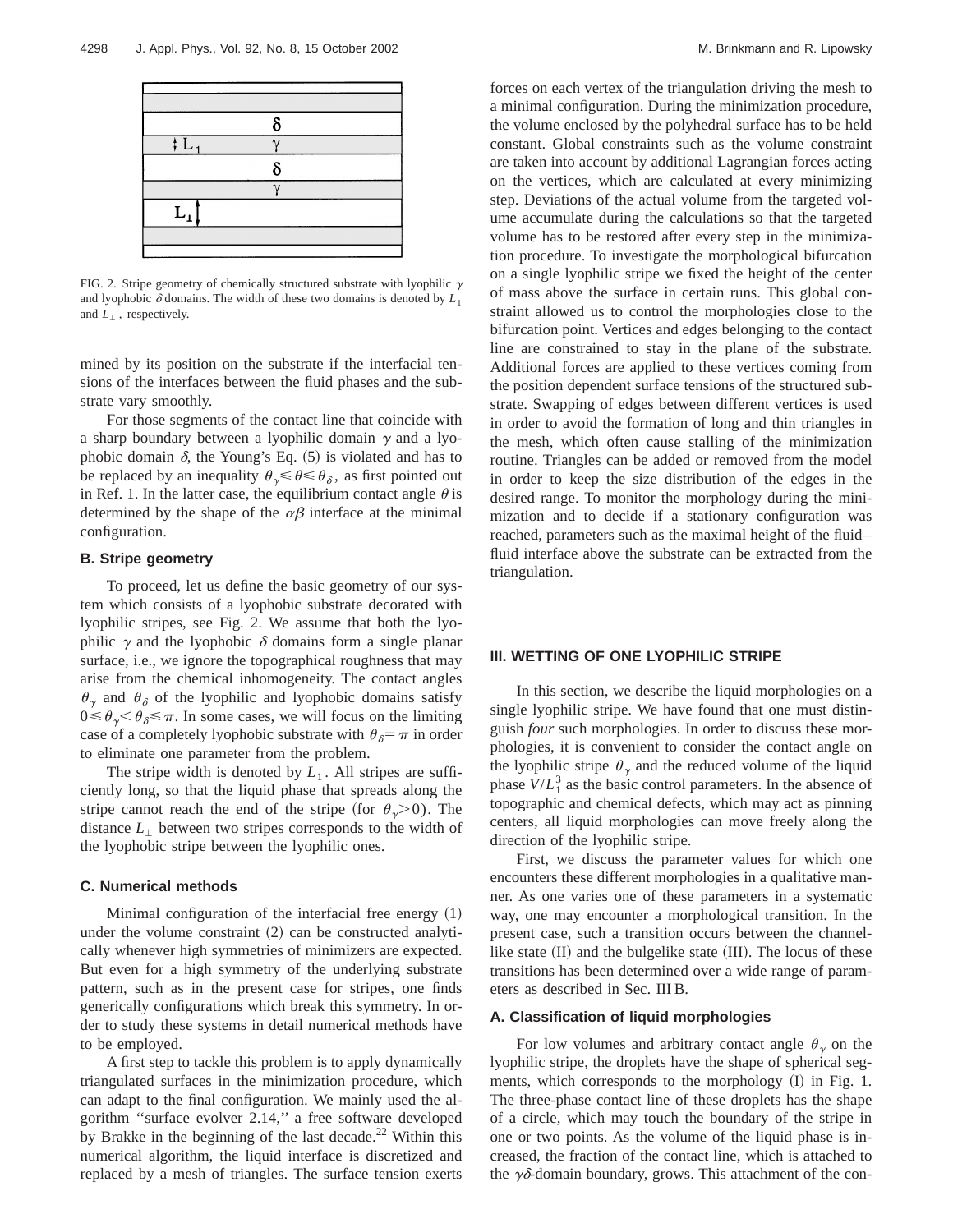tact line from the  $\gamma\delta$ -domain boundary to the lyophilic stripe, which may arise from a change of the parameters  $\theta_{\gamma}$  or  $V/L_1^3$ , does *not* lead to a discontinuous change of the liquid morphology. This is also true for the reverse process, i.e., for the detachment of the contact line from the domain boundary in this small volume regime. Thus, there are no hysteresis effects as the spherical droplet is transformed into a more elongated channel.

For larger volumes  $V/L_1^3$  and sufficiently small contact angles  $\theta_{\gamma} < \theta_{\rm ch}(V)$ , two typical liquid morphologies, (II) and (III), appear, which exhibit a contact line being partially attached to the  $\gamma\delta$ -domain boundary. These two morphologies (II) and (III) correspond to channels and to more droplike bulges, respectively, see Fig. 1.

For sufficiently large volume  $V/L_1^3$ , channel configurations have an almost constant cross section perpendicular to the substrate and the stripes, which is very close to a segment of a circular disk (as long as one does not approach the ends of the channel). In this regime, the maximal height  $l_{\text{max}}$  of the channel is found to be of the order of the half-width  $L_1/2$ of the lyophilic stripe, and the mean curvature *M* of the channel is nearly *independent* of its volume provided the length of the channel is much larger than the  $L_1$ . Thus, as one adds more liquid to such a channel, it grows at its ends without changing its shape, and its mean curvature *M* is primarily determined by the contact angle  $\theta_{\gamma}$  on the lyophilic stripe.

In contrast, the bulge configuration (III) attains the shape of a spherical segment in the limit of large volume *V*, and its mean curvature *M* decays to zero as  $M \sim 1/V^{1/3}$  for large *V*. Furthermore, changes of the contact angle  $\theta_{\gamma}$  do not affect the mean curvature of the bulge significantly for large *V*. However, in the large volume limit, bulge configurations ~IV! with partially detached contact lines start to appear. Such a partial detachment is even found for liquids, which are perfectly nonwetting on the lyophobic substrate, i.e., for  $\theta_{\delta} = \pi$ . It is also interesting to mention that the detachment of the contact line related to the transition from configuration  $(III)$  to  $(IV)$  can occur in a discontinuous way. For the contact angles  $\theta_{\gamma} = 40^{\circ}$  and  $\theta_{\delta} = 90^{\circ}$ , for example, such a discontinuous transition occurs at the volume  $V/L_1^3 \approx 1.42$ ; the corresponding hysteresis loop covers the volume interval  $1.37 < V/L_1^3 < 1.61$ .

# **B. Morphological transitions and bifurcation diagram**

Since the droplets in regime  $(I)$  are spherical caps, one can easily determine the parameter values for which these droplets touch the domain boundaries of the stripe. As mentioned, the corresponding transition between droplets (I) and channels (II) does not exhibit any hysteresis effects. A transition between channels  $(II)$  and bulges  $(III)$ , on the other hand, is characterized by a discontinuous change of the maximal height  $l_{\text{max}}$  of the liquid phase above the substrate, as can be seen by inspection of Fig. 1. Such a transition occurs as one varies the liquid volume *V* for fixed contact angle  $\theta_{\gamma}$ , provided this contact angle does not exceed a certain critical value  $\theta_{\gamma} = \theta_{cr}$ . Thus, in the two-dimensional parameter space spanned by *V* and  $\theta_{\gamma}$ , one has a whole line of



FIG. 3. Bifurcation diagram for liquid morphologies on one lyophilic stripe. The two parameters  $\theta_{\gamma}$  and  $V/L_1^3$  are the contact angle on the lyophilic stripe and the reduced volume of the liquid phase, respectively. The contact angle on the lyophobic substrate has the limiting value  $\theta_{\delta} = \pi$ . The roman numbers (I), (II), and (III) correspond to the different droplet morphologies introduced in Fig. 1. The full line with  $\theta = \theta_*$  represents the line of discontinuous transitions from channel states  $(II)$  to bulge states  $(III)$ . The dashed lines with  $\theta = \theta_{\text{bu}}$  and  $\theta = \theta_{\text{ch}}$  represent the instability lines for these two morphologies. The dotted lines are analytical estimates for these instability lines as obtained in Sec. V below.

morphological transitions from channel state  $(II)$  to bulge state (III). This line will be denoted by  $\theta_{\gamma} = \theta_{\gamma}(V)$  and corresponds to the full line in Fig. 3.

Since the transition between channels  $(II)$  and bulges (III) is discontinuous, these two morphologies are (meta)stable for a certain parameter range beyond the transition line. The channel state  $(II)$  is (meta)stable up to the instability line  $\theta_{\gamma} = \theta_{ch}(V)$ , which corresponds to one of the dashed lines in Fig. 3. Likewise, the bulge state  $(III)$  is  $(meta)$ stable down to  $\theta_{\gamma} = \theta_{\text{bu}}(V)$ . Thus, for  $\theta_{\text{bu}}(V) < \theta_{\gamma} < \theta_{\text{ch}}(V)$ , both morphologies (II) and (III) can coexist.

The transition line  $\theta_{\gamma} = \theta_{*}(V)$  and the two instability lines given by  $\theta_{\gamma} = \theta_{\text{bu}}(V)$  and  $\theta_{\gamma} = \theta_{\text{ch}}(V)$  merge in the bifurcation point ( $\theta_{cr}$ ,  $V_{cr}$ ) with the numerically determined values  $\theta_{\rm cr} \approx 39.2^{\circ}$  and  $V_{\rm cr}/L_1^3 \approx 2.85$ , see Fig. 3. For  $\theta_{\gamma}$  $\partial \theta_{cr}$ , the system does not exhibit a morphological transition from channel state  $(II)$  to bulge state  $(III)$  but a gradual and smooth change from an extended to a more localized droplet.

The instability line  $\theta_{\gamma} = \theta_{ch}(V)$  for the channel states (II) behaves in a peculiar and surprising way since  $\theta_{ch}(V)$  attains the asymptotic value  $\theta_{ch}(\infty) \approx 38.2^{\circ}$  in the limit of large *V*, see Fig. 3. This implies that the channel states  $(II)$  are accessible for arbitrarily high volume of the liquid phase as long as the contact angle on the lyophilic stripe satisfies  $\theta_{\gamma}$  $\leq \theta_{ch}(\infty)$ . Inspection of Fig. 3 also shows that the instability line  $\theta_{\gamma} = \theta_{\text{bu}}(V)$  for the bulge states (III) decreases with increasing *V*. For both instability lines, we will derive analytical estimates in Sec. V below; these estimates correspond to the dotted lines in Fig. 3.

So far, we have considered the volume as the basic control parameter. Another way to explore the bifurcation diagram shown in Fig. 3 is provided by variations of the contact angle  $\theta_{\gamma}$  for fixed volume. There are several experimental methods to obtain such a variation. Indeed, any control parameter that affects the interfacial tension  $\Sigma_{\alpha\beta}$  will also af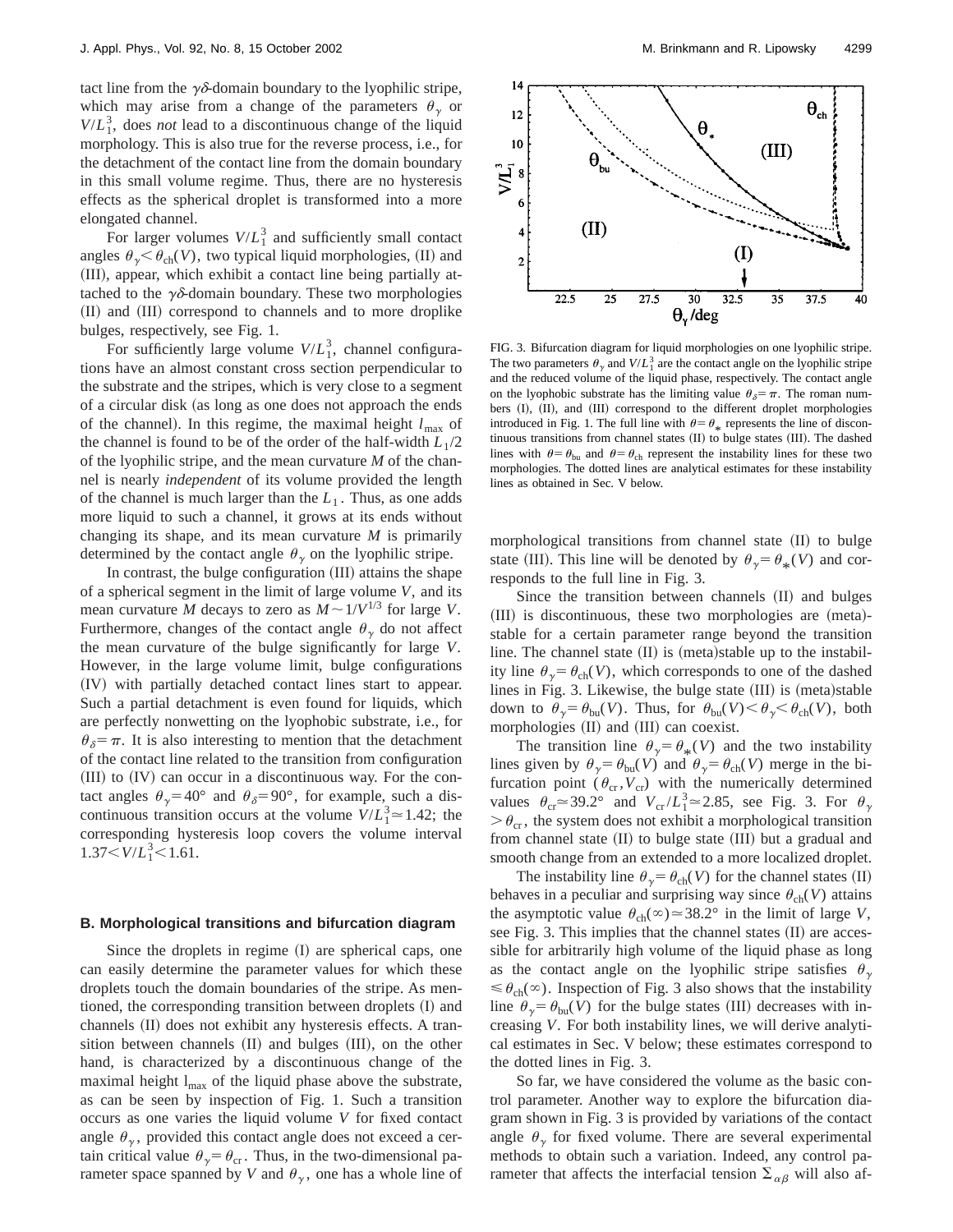fect the contact angle since the Young's equation  $(5)$  implies  $\cos \theta_{\gamma}$  1/ $\sum_{\alpha\beta}$ . One way to reduce the interfacial tension  $\sum_{\alpha\beta}$  and, thus  $\theta_{\gamma}$  is by adding surfactant molecules to the system. This procedure is essentially *irreversible* since it is, in general, difficult to remove the surfactant again. One method to vary the contact angle in a *reversible* manner is provided by electrowetting, i.e., via the application of electric fields as described by the Lippmann equation, see, e.g., Ref. 23.

#### **C. Unfolding the bifurcation**

The numerical calculation of the liquid morphologies allows us to apply additional global constraints to the shape of the fluid–fluid interface. These additional constraints yield further control parameters, which can be used to resolve, or ''unfold,'' the bifurcation. One possibility is to apply a constraint to the maximal height  $l_{\text{max}}$  of the droplet but this often leads to numerical instabilities; fixing the position of a single vertex, e.g., typically leads to thin, hairlike configurations of the surface around this vertex. Instead, we found it more convenient to apply such a constraint to the height  $l_{\text{com}}$  of the center of mass of the liquid.

Indeed, it is possible to keep the height  $l_{\text{com}}$  at a constant value during the minimization procedure. In this way, the variable  $l_{\text{com}}$  provides a useful order parameter for the bifurcation. Plotting the minimal value of the interfacial free energy  $F(1_{\text{com}})$  for a given  $\theta_{\gamma}$  and  $V/L_1^3$  under the constraint of a fixed  $l_{\text{com}}$  as a function of  $l_{\text{com}}$ , we find stable morphologies as minima of that function, see Fig. 4. Furthermore, the maximum between two minima represents the interfacial free energy of a ''mountain pass'' configuration which fulfills the condition of Laplace and Young as well. Inspection of Figs. 3 and 4 shows that the bifurcation is of a cusp type corresponding to the formation of a double well potential from a single well potential. Close to the bifurcation point, this potential is anomalously flat as shown in Fig.  $4(b)$ , and the shape of the droplet will undergo large thermally-excited fluctuations.

# **IV. WETTING OF TWO LYOPHILIC STRIPES**

Liquid morphologies, which are in contact with more than one lyophilic stripe, appear on the striped pattern as the volume of the droplets is increased. For simplicity, we will discuss only those liquid bridges which connect two neighboring lyophilic stripes and, thus, span a *single* lyophobic stripe on the planar substrate.

# **A. Classification of liquid bridges**

For small separations  $L_{\perp}$  of the two lyophilic stripes and for small volumes *V* of the  $\beta$  phase, one encounters the droplet morphology denoted by  $(A)$  in Fig. 5. In this case, the droplet has a shape which is close to a spherical cap, but it is asymmetric with respect to a plane which is (i) perpendicular to the substrate, (ii) parallel to the striped domains, and (iii) located in the middle between the two lyophilic stripes. Thus, a narrow lyophobic stripe separating two lyophilic ones has a relatively small overall effect on the droplet morphology, but if the extension *D* of the droplet is in the range  $L_1$   $\leq D \leq 2L_1$ , the reflection symmetry of the underlying do-



FIG. 4. Interfacial free energy *F* of the liquid layers as a function of the distance  $l_{\text{com}}$  of the center-of-mass from the substrate surface: (a) for contact angle  $\theta_{\gamma}$  = 38° and several values of the reduced volume *V*/*L*<sub>1</sub><sup>3</sup>. Each curve has been shifted in such a way that  $F$  equals zero at its global minimum; (b) close to the bifurcation point at  $\theta_{\gamma} = \theta_{\rm cr} \approx 39.2^{\circ}$  and  $V_{\rm cr}/L_1^3 \approx 2.85$ ; and (c) close to the transition point at  $\theta_{\gamma} = 30^{\circ}$  and  $V/L_1^3 = 10$ .

main pattern is spontaneously broken and the droplet is shifted towards one of the lyophilic stripes. The corresponding equilibrium shapes are characterized by contact lines which are partially pinned to the  $\gamma\delta$ -domain boundary or are even partially pushed onto the  $\delta$  domain. On the other hand, no stable bridges were found for those volumes *V* for which one can accommodate the whole droplet on one of the lyophilic stripes without touching the  $\gamma\delta$  domain boundaries.

For small separation  $L_{\perp}$  and large volume *V*, two types of bridges exist in complete analogy with the droplet configurations on a single lyophilic stripe: Channellike bridges are denoted by (B) in Fig. 5 with an almost cylindrical  $\alpha\beta$ interface and bulgelike bridges denoted by  $(C)$  and  $(D)$  in Fig. 5. The two bulgelike bridges are distinguished by the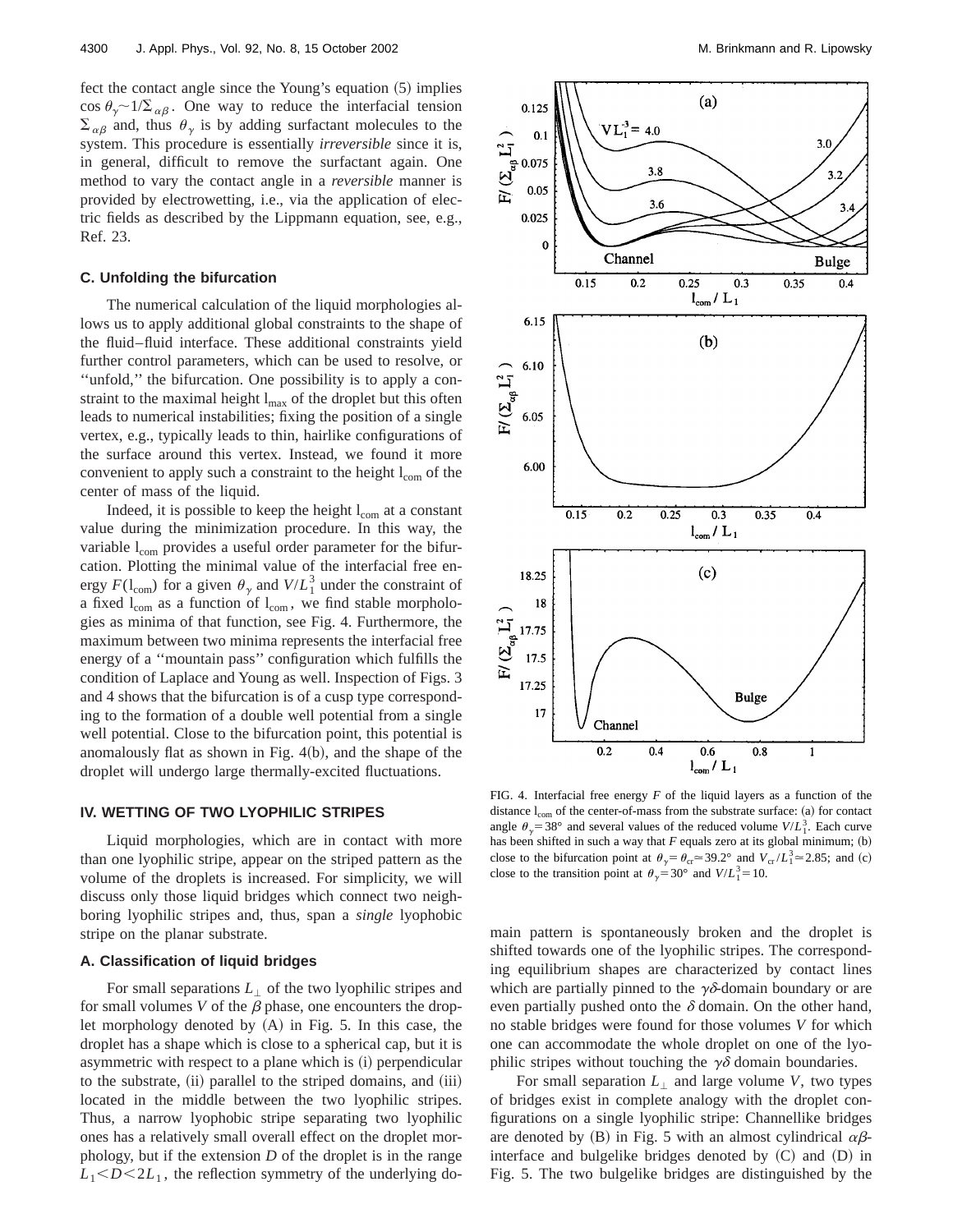

FIG. 5. Different liquid bridges connecting two lyophilic stripes: (A) Asymmetric bridge (for separation  $L_{\perp}/L_1=0.1$ , volume  $V/L_1^3=0.5$  and contact angles  $\theta_{\gamma} = 45^{\circ}$ ,  $\theta_{\delta} = 120^{\circ}$ ); (B) Channellike bridge (for  $L_{\perp}/L_1 = 0.1$ ,  $V/L_1^3 = 15$ ,  $\theta_\gamma = 30^\circ$ ,  $\theta_\delta = 120^\circ$ ; (C) Bulgelike bridge with contact line pinned to the domain boundaries (for  $L_{\perp}/L_1=1$ ,  $V/L_1^3=15$ ,  $\theta_{\gamma}=30^{\circ}$ ,  $\theta_{\delta}$  $=120^{\circ}$ ); and (D) Bulgelike bridge with contact line depinned from the domain boundaries (for  $L_{\perp}$  / $L_1 = 0.5$ ,  $V/L_1^3 = 15$ ,  $\theta_{\gamma} = 30^{\circ}$ ,  $\theta_{\delta} = 80^{\circ}$ ).

behavior of their contact line; for  $(B)$ , the contact line is pinned at the outer domain boundaries of the pair of stripes; for  $(C)$  it detaches from these domain boundaries and makes an excursion across the lyophobic domains. Bulgelike bridges are localized along the stripes whereas channellike bridges are rather extended and try to maximize the contact with the stripes. If we compare the two types of bridges for the same set of parameter values, the bulgelike bridges have lower mean curvature.

Bridges of type  $(D)$ , which are in contact with the outer lyophobic domains, are more likely to occur if the contact angle  $\theta_{\delta}$  on the lyophobic domains is relatively small. On the other hand, for the special choice  $\theta_{\gamma} = 30^{\circ}$  and  $\theta_{\delta} = 120^{\circ}$ , all bridges observed in our numerical work were of type  $(A)$ , (B), or (C) provided  $V/L_1^3$  < 15. Furthermore, all morphologies  $(B)$  and  $(C)$  were symmetric both with respect to a plane perpendicular to the stripes and to the substrate and with respect to a midplane parallel to the stripes and perpendicular to the substrate.

The analogy between the liquid morphologies on two stripes as displayed in Fig. 5 and those on a single stripe as in Fig. 1 is understandable since both lyophilic stripes merge into one lyophilic stripe with twice the width in the limit of small stripe separation  $L_1/L_1$ . Therefore, in the limit of small  $L_1/L_1$ , the different types of bridges, which connect two lyophilic stripes of width *L*<sup>1</sup> must become identical with the corresponding morphologies for a single lyophilic stripe of width  $2L_1$ .

If the separation  $L_{\perp}$  exceeds a certain characteristic distance  $L_{\perp}^{*}$ , which depends on the contact angles, only bulgelike bridges exist as stable shapes in the limit of large volume *V*. In this latter regime, the bulgelike bridges do not undergo any morphological transitiona, apart from the final ruptures, as the volume is decreased. Furthermore, as  $L_{\perp}$  is decreased for constant *V*, we find a gradual and smooth change from the bulgelike bridges to channel-like bridges provided the volume *V* is sufficiently small. In analogy with the results for a single lyophilic stripe, a shape bifurcation is expected to take place at a critical point with  $(L_+ , V)$  $=(L_{cr}, V_{cr})$ , which should depend on the contact angles  $\theta_{\gamma}$ and  $\theta_{\delta}$ , but we found it difficult to determine this critical point by our numerical minimization procedure.

# **B. Disconnected morphologies**

As one increases the separation  $L_{\perp}$  for fixed volume *V*, the bridge state becomes more and more unfavorable and must eventually rupture. As explained before, the stripes considered here are rather long so that we can ignore any constraints arising from their ends. In such a situation, the rupture of a bridge leads to an equilibrium state in which a single droplet is located on one of the two lyophilic stripes. This follows from the observation that the interfacial free energy has a certain convexity property.

Thus, let us assume, for a moment, that the rupture of the bridge leads to a morphology which consists of two disconnected droplets with volumes  $V_1$  and  $V_2$  on the two lyophilic stripes. However, since both stripes are identical and have a uniform width, we can place both droplets onto the same stripe and displace them along this stripe without changing their free energy until they touch each other. If we now fuse them, we should always reduce the interfacial free energy. This expectation is confirmed by our numerical work since we found, for all liquid morphologies, that the interfacial free energy is an increasing function of the volume which is convex upwards, i.e., the sum of the interfacial free energies for two droplets with volumes  $V_1$  and  $V_2$  is larger than the interfacial free energy of a single droplet with volume  $V_1$  $+V_2$ .

Thus, after a bridge has ruptured, the equilibrium morphology consists of a single droplet located on one of the two stripes. Since both stripes are identical, these single droplet states correspond to a spontaneously broken symmetry. Since the system is finite, it will, in principle, undergo thermally excited fluctuations, which consist of states with two disconnected droplets on both stripes and which lead to a superposition of the two states of minimal free energy. However, as long as the liquid volume is large compared to molecular volumes, the corresponding excess free energies are large compared to the thermal energy, and these fluctuations will be very rare.

# **C. Morphological transitions and bifurcation diagram**

As an example, we will now discuss the bifurcation diagram for one specific choice of the contact angles given by  $\theta_{\gamma}$  = 30° and  $\theta_{\delta}$  = 120°. If these angles are fixed, the basic control parameters are given by the reduced separation  $L_{\perp}/L_1$  between the two lyophilic stripes and the reduced volume  $V/L_1^3$ . As shown in Fig. 6, the corresponding bifurcation diagram contains the bridge states  $(A)$  and  $(B)$ . A distinction between channellike bridges  $(B)$  and bulgelike bridges  $(C)$  is not possible for the parameter values displayed in Fig. 6 since we find a smooth and gradual change from  $(B)$ and (C) for volumes  $V/L_1^3$  < 15. As the separation  $L_{\perp}$  of the two lyophilic stripes is increased, the bridges rupture and we find the equilibrium states  $(II)$  and  $(IV)$  for which the liquid is located on one of the two lyophilic stripes. For the contact angles chosen here, stable bulge states  $(HI)$ , for which the contact line is pinned to the domain boundaries of the lyophilic stripes, have not been found.

The bifurcation diagram shown in Fig.  $6$  contains  $(i)$ several full lines that correspond to the loci of morphological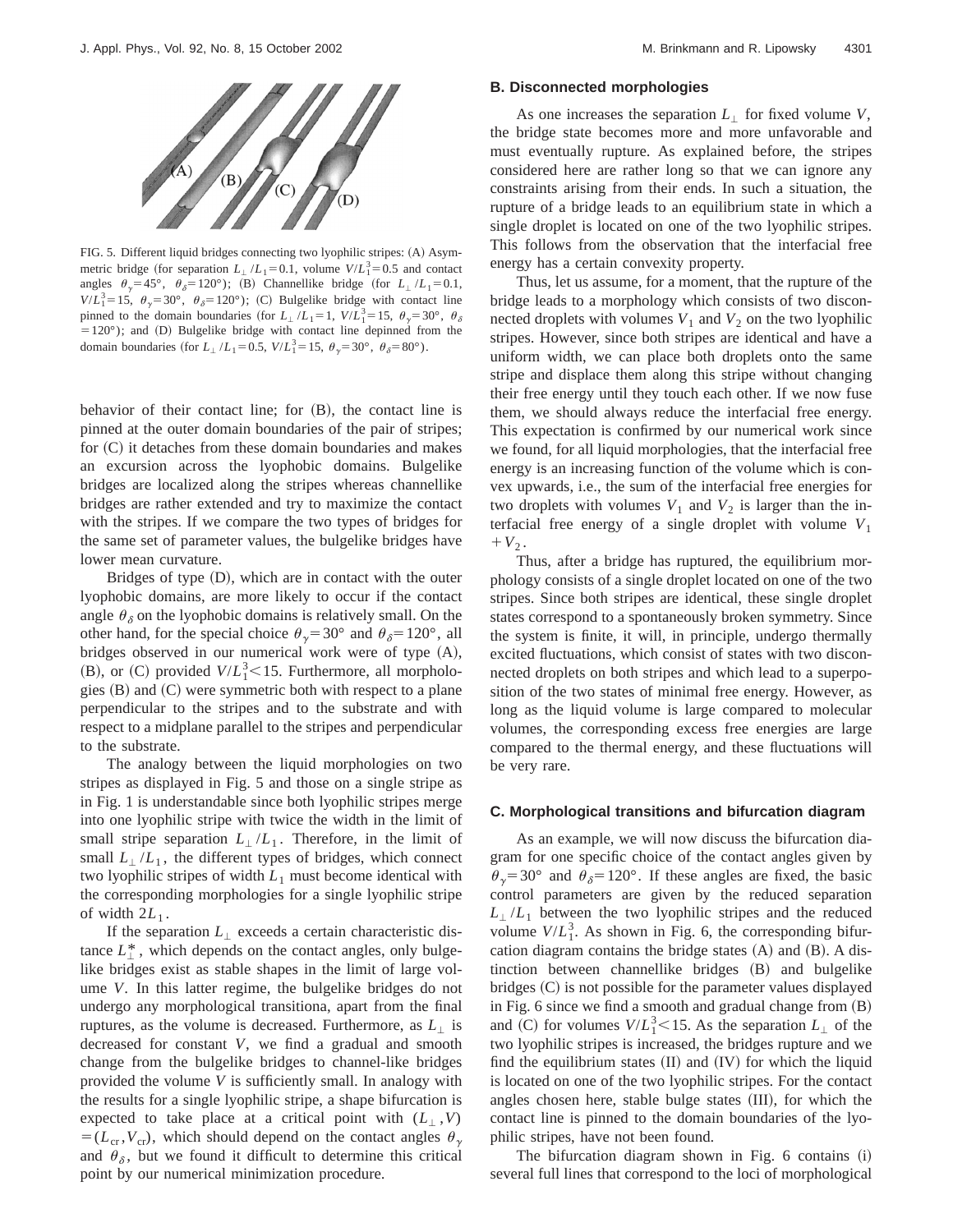

FIG. 6. (a) Bifurcation diagram for liquid morphologies on two lyophilic stripes within a lyophobic substrate as a function of the reduced separation  $L_{\perp}/L_1$  between the two stripes and of the reduced volume  $V/L_1^3$ ; and (b) a more detailed view of the same bifurcation diagram for small values of *L*' and *V*. In both figures, the contact angles are  $\theta_{\gamma} = 30^{\circ}$  on the lyophilic stripes and  $\theta_{\delta}$ = 120° on the lyophobic substrate. Dashed lines are instability lines whereas full lines represent the loci of morphological transitions. Bridge morphologies connecting the two stripes are denoted by  $(A)$ ,  $(B)$ , and  $(C)$  as in Fig. 5. For sufficiently large separation  $L_{\perp}$ , these bridges rupture, and the liquid forms a channel state  $(II)$  or a bulge state  $(IV)$  on one of the two lyophilic stripes as in Fig. 1.

transitions at which two states have the same free energy and  $(iii)$  broken lines that correspond to instability lines at which a (meta)stable state becomes unstable. In addition, this bifurcation diagram also exhibits two triple points where three transition lines meet and where three different morphologies can coexist. One triple point is located at  $(L_1, V)$  $=(L_{tr}, V_{tr})$  with  $L_{tr}/L_1 \approx 1.85$  and  $V_{tr}/L_1^3 \approx 8.49$ , see Fig.  $6(a)$ . At this point, bridges of type  $(B)$  can coexist with two different single-stripe morphologies, a channel state  $(II)$  and a bulge state  $(IV)$  with a detached contact line. The second triple point is located at  $(L_+, V) = (L_{tr}, V_{tr})$  with  $L_{tr}/L_1$  $\approx$  0.05 and  $V_{tr}/L_1^3 \approx$  0.34, see Fig. 6(b). At this second point, asymmetric and symmetric bridges of type  $(A)$  and  $(B)$  can coexist with channel states (II) on one of the two stripes.

For the bulge-state  $(IV)$  on a single stripe, the limit of (meta)stability is given by two different instability lines. On the one hand, the state  $(IV)$  can become unstable as one decreases the separation  $L_{\perp}$  of the two lyophilic stripes, because the contact line, which is located on the lyophobic  $\delta$ domain, touches the domain boundary of the adjacent lyophilic stripes. The corresponding instability line depends on

 $L_{\perp}$  and is, thus, curved in the bifurcation diagram shown in Fig.  $6(a)$ . On the other hand, the bulge state  $(IV)$  can become unstable as one decreases its volume *V* because it transforms into the channel state  $(II)$  which is not affected by the presence of a second lyophilic stripe. The corresponding instability line is independent of  $L_{\perp}$  and is, thus, horizontal in the bifurcation diagram of Fig.  $6(a)$ .

As shown in Fig.  $6(b)$ , the region of the bifurcation diagram where the symmetric bridge state  $(B)$  is  $(meta)$ stable is also bounded by two different instability lines which meet at the point  $(L_1/L_1, V/L_1^3) \approx (0.10, 0.21)$ . As one increases the stripe separation  $L_1$  for fixed volume *V*, the bulge state (B) ruptures and, then, decays into the single-stripe state  $(II)$ . The corresponding instability line is characterized by a volume *V*, which increases with increasing separation  $L_{\perp}$ . On the other hand, as one decreases the volume *V* for small separation  $L_{\perp}$ , the symmetric bridge decays into an asymmetric bridge state  $(A)$ . Along the latter instability line, the volume *V* increases with decreasing  $L_{\perp}$  and attains the finite value  $V/L_1^3 \approx 0.43$  as  $L_{\perp}$  goes to zero. This limiting shape is given by a spherical cap with contact angle  $\theta_{\gamma}$  and diameter *D*  $=2L_{1}$ .

In the limit of small volumes, one obtains the trivial regime  $(I)$  in which the liquid is located within one stripe. This limit is attained as soon as the volume is smaller than the volume  $V = V_o$  of a spherical cap with contact angle  $\theta_{\gamma}$ and diameter  $D = L_1$ , i.e., for  $V_o / L_1^3 \approx 0.054$ . Inspection of Fig. 6(b) shows that the point  $(L_1/L_1, V/L_1^3) = (0, V_0/L_1^3)$ represents the end point of both the transition line and the instability line for the asymmetric bridges  $(A)$ .

# **V. STABILITY CRITERIA FOR DIFFERENT MORPHOLOGIES**

In this section, we study the (meta)stability of several simple morphologies in order to estimate the corresponding instability lines. First, we consider a channel on a single stripe and the channel instability line  $\theta_{\gamma} = \theta_{ch}(V)$ , compare Fig. 3. Using a cylindrical segment of variable length, we are able to obtain the asymptotic estimate  $\theta_{ch}(V) \approx \theta_{ch}^{\infty}$  $=arccos(\pi/4) \approx 38^{\circ}$  for large volumes *V*. We also estimate the asymptotic behavior of the bulge instability line on a single stripe and of the channel instability lines on two stripes.

# **A. Stability of channels on a single stripe**

We use the simplified model displayed in Fig. 7 to investigate possible channel configurations for a given contact angle  $\theta_{\gamma}$  on the lyophilic stripe. It is instructive to approximate such a channel morphology by a cylindrical segment for which the contact area is identical with the lyophilic stripe. We attach the liquid-vapor interface at the ends to two "neutral" walls perpendicular to the plane of the substrate and the stripe. Since the wall material does not prefer the liquid or the vapor, the contact angle of the liquid is equal to  $\pi/2$  on these walls. In addition, these auxiliary walls can freely adjust their position, which corresponds to the situation where the liquid can spread laterally along the stripe.

Now, let us consider these cylindrical configurations of the liquid between the two auxiliary walls. The contact line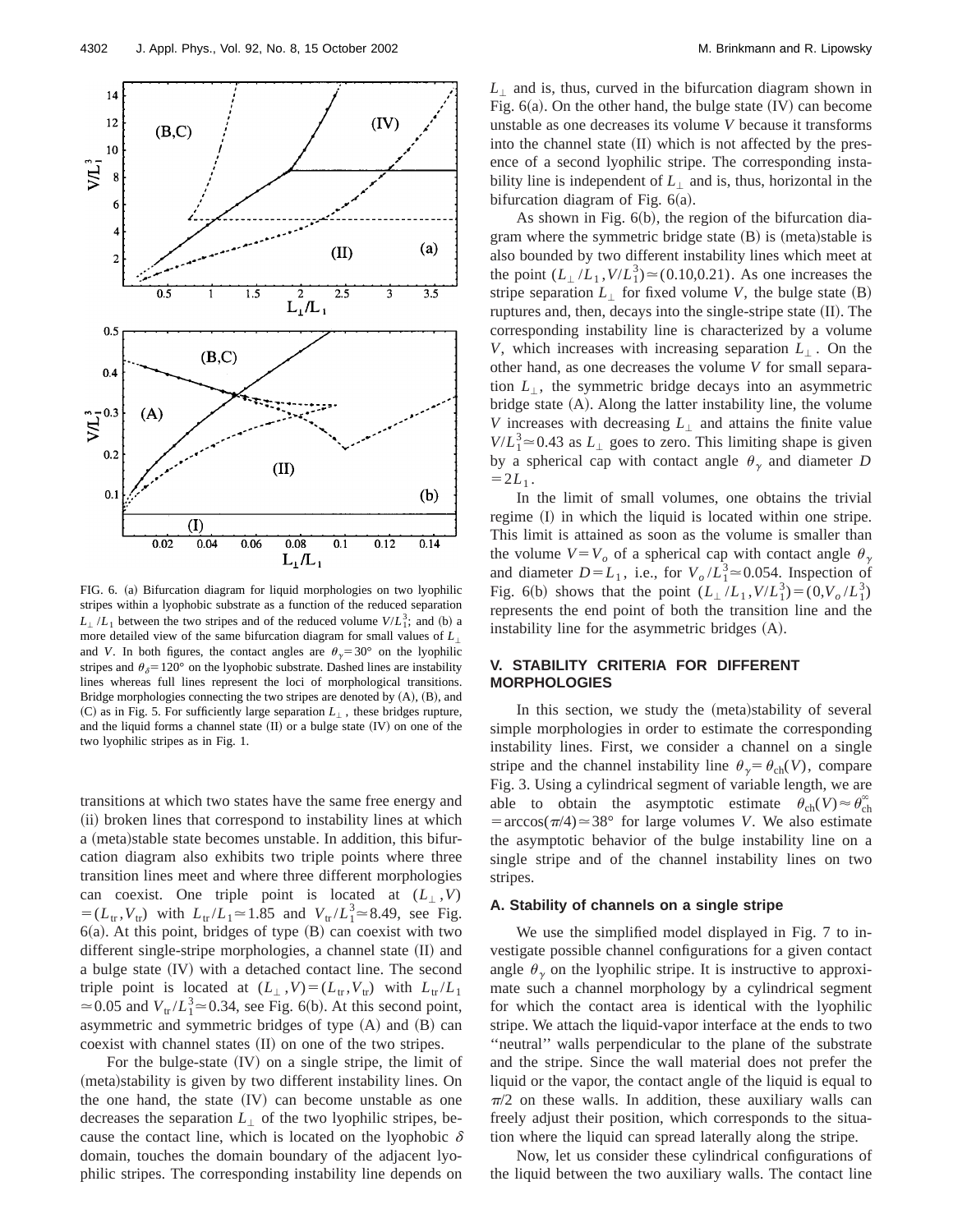

FIG. 7. Cylindrical channel segment bounded by two auxiliary walls at the channel ends. These walls are taken to have the contact angle  $\pi/2$ . For fixed volume, the channel can be parametrized by its length *L* or, alternatively, by its *lateral* contact angle  $\theta$  along the contact line, which is pinned to the  $\gamma\delta$ domain boundary. The equilibrium value of this contact angle will be denoted by  $\theta_0$ .

is pinned to the  $\gamma\delta$  domain boundary and the liquid-vapor interface forms the lateral contact angle  $\theta$  with the plane of the substrate satisfying the inequality  $\theta_{\gamma} \leq \theta \leq \theta_{\delta}$ . It will be convenient to first assume that the contact angle  $\theta_{\delta}$  of the lyophobic substrate satisfies  $\theta_{\delta} \ge \pi/2$ .

By construction, the overall force acting on the walls vanishes, which implies that the forces coming from the interfacial tensions and the pressure difference between the liquid and vapor phase have to balance one another. The area of the liquid-vapor interface,  $A_{\alpha\beta}$ , as a function of the angle  $\theta$  and the length *L* of the cylinder, is given by

$$
A_{\alpha\beta} = \frac{L_1 L \theta}{\sin \theta},\tag{6}
$$

while the wetted area of the stripe,  $A_{\beta\sigma}$  is simply

$$
A_{\beta\sigma} = L_1 L. \tag{7}
$$

The interfacial free energy  $F_{ch}(\theta_{\gamma}, \theta)$  of the cylinder becomes

$$
F_{\rm ch} = \sum_{\alpha\beta} (A_{\alpha\beta} - \cos\theta_{\gamma} A_{\beta\sigma})
$$
 (8)

$$
= \Sigma_{\alpha\beta} L_1 L \left( \frac{\theta}{\sin \theta} - \cos \theta_{\gamma} \right). \tag{9}
$$

If one keeps the volume of the liquid phase constant, one has

$$
V = LA_{\perp} \tag{10}
$$

with the cross sectional area  $A_{\perp}$  of the cylindrical segment

$$
A_{\perp} = \frac{L_1^2(\theta - \sin \theta \cos \theta)}{4 \sin^2 \theta}.
$$
 (11)

For fixed volume *V* and stripe width  $L_1$ , the interfacial free energy  $F_{ch}$  becomes a function of the equilibrium contact angle  $\theta_{\gamma}$  on the stripe and of the lateral contact angle  $\theta$ of the cylindrical channel. This function is given by

$$
\frac{F_{\text{ch}}(\theta_{\gamma}, \theta)}{\Sigma_{\alpha\beta}} = \frac{4V}{L_1} \sin \theta \frac{\sin \theta \cos \theta_{\gamma} - \theta}{\sin \theta \cos \theta - \theta}
$$
(12)

and its derivative with respect to the lateral contact angle  $\theta$ has the form

$$
\frac{\partial F_{\text{ch}}(\theta_{\gamma}, \theta)}{\partial \theta} \frac{1}{\Sigma_{\alpha \beta}} = \frac{4V}{L_1} g(\theta) h(\theta_{\gamma}, \theta)
$$
(13)

with the two auxiliary functions

$$
g(\theta) \equiv \frac{\sin \theta (\theta \cos \theta - \sin \theta)}{(\sin \theta \cos \theta - \theta)^2}
$$
 (14)

and

$$
h(\theta_{\gamma}, \theta) \equiv \frac{\theta}{\sin \theta} + \cos \theta - 2 \cos \theta_{\gamma}.
$$
 (15)

In equilibrium, the lateral contact angle  $\theta$  attains the value  $\theta = \theta_0$  for which the interfacial free energy attains its global minimum. This implies  $\partial F_{ch}(\theta_{\gamma}, \theta)/\partial \theta = 0$  or

$$
g(\theta)h(\theta_{\gamma},\theta)=0 \text{ for } \theta=\theta_0. \tag{16}
$$

Since the function  $g(\theta)$  is strictly negative and monotonically increasing for  $0<\theta<\pi$ , the solutions of Eq. (16) satisfy  $h(\theta_{\gamma}, \theta_0) = 0$  or

$$
\theta_0 + \sin \theta_0 (\cos \theta_0 - 2 \cos \theta_\gamma) = 0,\tag{17}
$$

which is equivalent to

$$
\theta_{\gamma} = \arccos\left(\frac{\theta_0}{2\sin\theta_0} + \frac{\cos\theta_0}{2}\right). \tag{18}
$$

The function  $\theta_{\gamma} = \theta_{\gamma}(\theta_0)$  as given by Eq. (18) has a single maximum for  $0<\theta_0<\pi$ , see Fig. 8. This maximum value is attained for  $\theta_0 = \theta_{0,m} = \pi/2$  and is given by

$$
\theta_{\gamma,m} = \arccos\left(\frac{\pi}{4}\right) \approx 0.6675 \approx 38.24^{\circ} \,. \tag{19}
$$

Therefore, Eqs. (17) and (18) have no real solution for  $\theta_{\gamma}$  $\partial \theta_{\gamma,m}$ . This implies that the elongated channel morphology is not accessible for large volumes *V* and  $\theta_{\gamma} > \theta_{\gamma,m}$ .

Note that the maximal value  $\theta_0 = \theta_{0,m} = \pi/2$  of the lateral contact angle can be attained provided the contact line does not depin from the  $\gamma\delta$  domain boundaries for smaller values of  $\theta_0$ . In general, the contact line stays pinned until  $\theta_0$  has reached the value  $\theta_0 = \theta_\delta$  of the lyophobic substrate. Therefore, our analysis is self-consistent as long as  $\theta_{\delta} \ge \pi/2$ , as assumed. Comparison with Fig. 3, which applies to  $\theta_{\delta} = \pi$ , shows that  $\theta_{\gamma,m}$  represents the asymptotic limit of the channel instability line  $\theta_{ch}(V)$ , and we conclude that

$$
\theta_{\rm ch}(V) \approx \theta_{\rm ch}(\infty) = \arccos\left(\frac{\pi}{4}\right) \quad \text{for large } V \tag{20}
$$

and  $\theta_{\delta} \geq \pi/2$ .

In Fig. 8, we have displayed all solutions  $\theta_0 = \theta_0(\theta_\gamma)$  as obtained from Eq.  $(16)$ . In general, these solutions represent extrema, i.e., minima or maxima, of the interfacial free energy. In order to distinguish between these two types of extrema, one has to calculate the second derivative

$$
\partial_{\theta}^{2} F_{\text{ch}}(\theta_{\gamma}, \theta_{0}) / \Sigma_{\alpha\beta} = (4V/L_{1})g(\theta_{0}) \partial h(\theta_{\gamma}, \theta) / \partial \theta|_{\theta = \theta_{0}},
$$

$$
= \frac{4V}{L_{1}} g(\theta_{0}) \frac{\cos^{2} \theta_{0} - \theta_{0} \cot \theta_{0}}{\sin \theta_{0}}, (21)
$$

which is positive for  $0<\theta_0<\pi/2$  but negative for  $\pi/2<\theta_0$  $\langle \pi$ . Thus, all solutions with  $0 \le \theta_0 \le \pi/2$  represent stable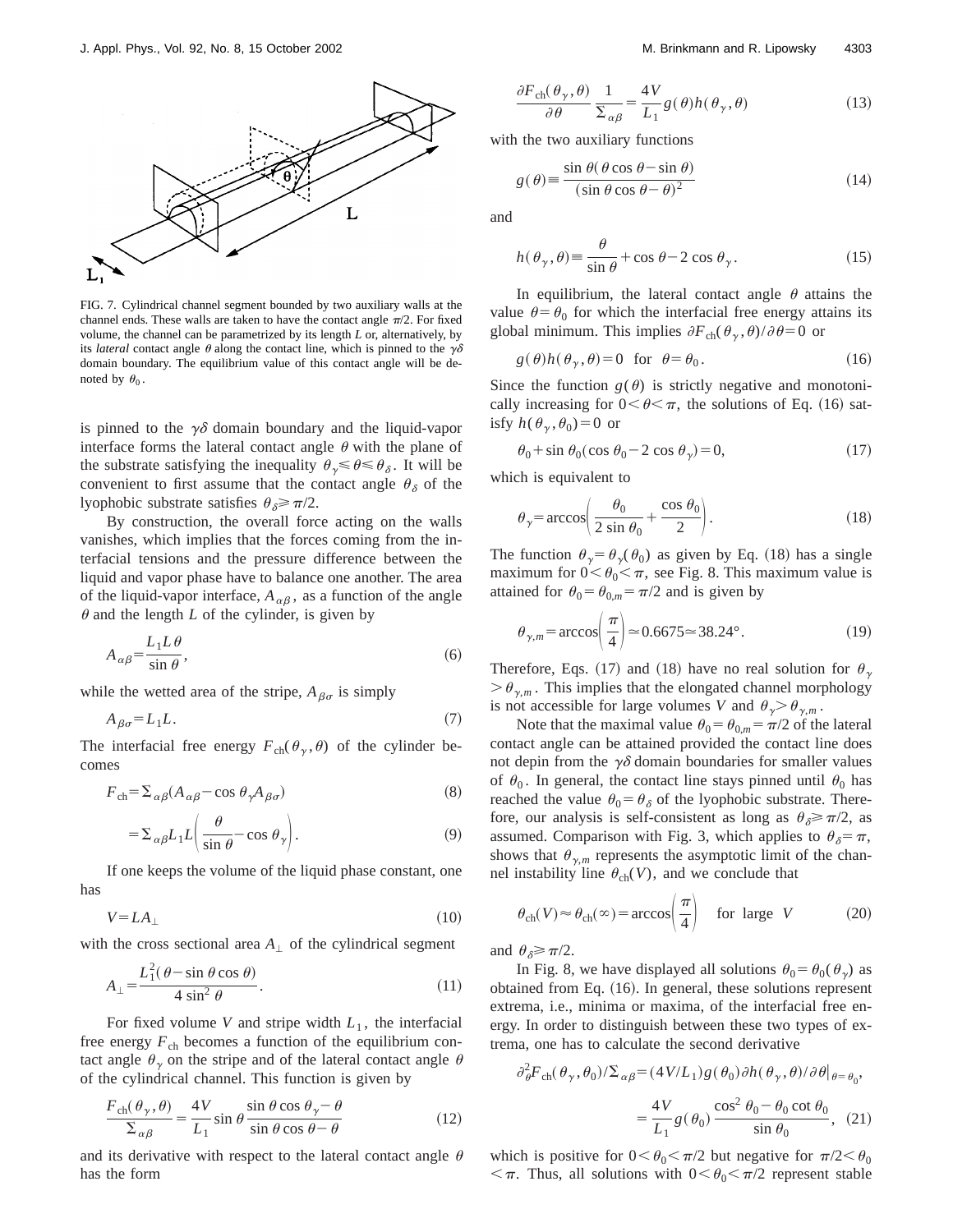

FIG. 8. Lateral contact angle  $\theta_0$  of the channel along the  $\gamma\delta$  domain boundaries as a function of the contact angle  $\theta_{\gamma}$  on the lyophilic stripe according to Eq.  $(18)$ . The lower branch  $(full line)$  represents stable channels whereas the upper branch (dashed line) corresponds to unstable channels. The lower branch has the asymptotic behavior  $\theta_0 \approx \sqrt{3} \theta_\gamma$  for small  $\theta_\gamma$  as indicated by the dotted line. The arrow corresponds to the maximal value  $\theta_{\gamma,m} = \theta_{\rm ch}(\infty)$  $\approx$  38.24° for  $\theta_{\delta} \ge \pi/2$ . Points refer to numerical minimizations from the ''surface evolver.''

minima of the interfacial free energy, whereas all solutions with  $\pi/2 < \theta_0 < \pi$  correspond to unstable maxima. These two types of solutions form two branches for  $\theta_0 = \theta_0(\theta_\gamma)$  as shown in Fig. 8; the lower branch corresponds to stable channels whereas the upper branch represents unstable ones. For the stable branch, the lateral contact angle  $\theta_0$  vanishes for small  $\theta_{\gamma}$ . An expansion of the various terms of Eq. (16) in powers of  $\theta_0$  then leads to

$$
\theta_0 \approx \sqrt{3} \theta_\gamma
$$
 for small  $\theta_\gamma$  (stable branch). (22)

Note that  $\theta_0 = \pi/2$  also represents the asymptotic limit of stability for long cylindrical channels with respect to periodic perturbations of the fluid–fluid interface as has been shown previously.<sup>2</sup> The situation we have discussed here is somewhat different because the walls in Fig. 7 can move and the length *L* of the channel can adjust freely. Fixing the position of the walls will enhance stability beyond  $\theta_0 = \pi/2$ , but this deviation will become arbitrarily small as the length of the channel is increased.

As mentioned, the above analysis is self-consistent for  $\theta_{\delta} \ge \pi/2$ . For  $\theta_{\delta} \le \pi/2$ , on the other hand, the contact line will start to move onto the lyophobic domains as soon as the lateral contact angle  $\theta_0$  exceeds  $\theta_{\delta}$ . This depinning of the contact line from the  $\gamma\delta$  domain boundaries acts to truncate the stable branch in Fig. 8 and to reduce the maximal value  $\theta_{\gamma,m}$  for which one can have stable channel states. Indeed, this maximal value is now given by

$$
\theta_{\gamma,m} = \arccos\left(\frac{\theta_{\delta}}{2\sin\theta_{\delta}} + \frac{\cos\theta_{\delta}}{2}\right) < \arccos\left(\frac{\pi}{4}\right). \tag{23}
$$

Thus, we conclude that

$$
\theta_{\rm ch}(V) \approx \theta_{\rm ch}(\infty) = \arccos\left(\frac{\theta_{\delta}}{2\sin\theta_{\delta}} + \frac{\cos\theta_{\delta}}{2}\right) \tag{24}
$$

for large *V* and  $\theta_{\delta} < \pi/2$ .

#### **B. Stability of bulges on a single stripe**

Next, let us consider the stability of bulges on a single stripe and the corresponding instability line, which can be parametrized as  $\theta_{\gamma} = \theta_{\text{bu}}(V)$  or as  $V = V_{\text{bu}}(\theta_{\gamma})$ ; see Fig. 3. A simple estimate for  $V = V_{\text{bu}}(\theta_{\gamma})$  can be obtained as follows. For a given contact angle  $\theta_{\gamma}$  on the lyophilic stripe, the volume of a large bulge will become asymptotically equal to the volume of a spherical cap with mean curvature  $M_{\text{bu}}$ . This mean curvature of the bulge configuration cannot be much smaller than the mean curvature  $M_{ch}(\theta_{\gamma})$  of a channel configuration for the same contact angle  $\theta_{\gamma}$ . Indeed, for  $M_{\text{bu}}$  $\gg M_{ch}(\theta_{\gamma})$ , the bulge would continuously transfer liquid into the channel and would finally disappear.

If the contact angle on the hydrophobic substrate is  $\theta_{\delta}$  $=$   $\pi$  as in Fig. 3, the bulge becomes a complete sphere in the large volume limit. Close to the bulge instability line, the radius of the sphere is given by  $1/M_{\text{bu}} \approx 1/M_{\text{ch}}(\theta_{\gamma})$ , which implies the estimate

$$
V = V_{\text{bu}}(\theta_{\gamma}) \approx 4 \pi / [3 M_{\text{ch}}(\theta_{\gamma})^3]
$$
 (25)

for the bulge instability line. This is in good agreement with the data obtained from numerical minimization of the interfacial free energy as indicated by the dotted line in Fig. 3.

# **C. Stability of channellike bridges on two stripes**

Finally, let us consider the stability of channellike bridges which cover two stripes; this is the morphology  $(B)$ in Fig. 5. We will again use a cylindrical channel segment bounded by two auxiliary walls as in Fig. 7 but the channel now covers both hydrophilic stripes and the intervening hydrophobic one. The channel can again be parametrized by its lateral contact angle  $\theta$ ; the equilibrium value of this contact angle will again be denoted by  $\theta = \theta_0$ . The calculation described in Sec. V A now leads to the channel free energy

$$
F_{\rm ch}(\theta, \hat{\theta}_{\gamma}) = \sum_{\alpha\beta} (2L_1 + L_{\perp}) L \left( \frac{\theta}{\sin \theta} - \cos \hat{\theta}_{\gamma} \right)
$$
 (26)

with the effective contact angle  $\hat{\theta}_{\gamma}$ , which satisfies

$$
\cos \hat{\theta}_{\gamma} = \frac{2L_1 \cos \theta_{\gamma} + L_{\perp} \cos \theta_{\delta}}{2L_1 + L_{\perp}}.\tag{27}
$$

In the limit of small  $\theta_{\gamma}$ , this implicit relation for  $\hat{\theta}_{\gamma}$  becomes independent of  $\theta_{\gamma}$  and leads to

$$
\hat{\theta}_{\gamma} \approx (1 - \cos \theta_{\delta})^{1/2} (L_{\perp}/L_1)^{1/2} \tag{28}
$$

for small  $L_1/L_1$ .

One may now repeat the analysis as given in Sec. V A, which implies that, in the large volume limit, two-stripe channels are *unstable* for  $\cos \theta_{\gamma} \leq \cos \theta_{\gamma,m}$ . Using the relations (19) and (23) for  $\theta_{\gamma,m}$ , this instability criterion is found to be equivalent to

$$
\theta_{\gamma} \ge \arccos\left(X_{\delta} + \frac{1}{2}(X_{\delta} - \cos \theta_{\delta}) \frac{L_{\perp}}{L_{1}}\right) \tag{29}
$$

with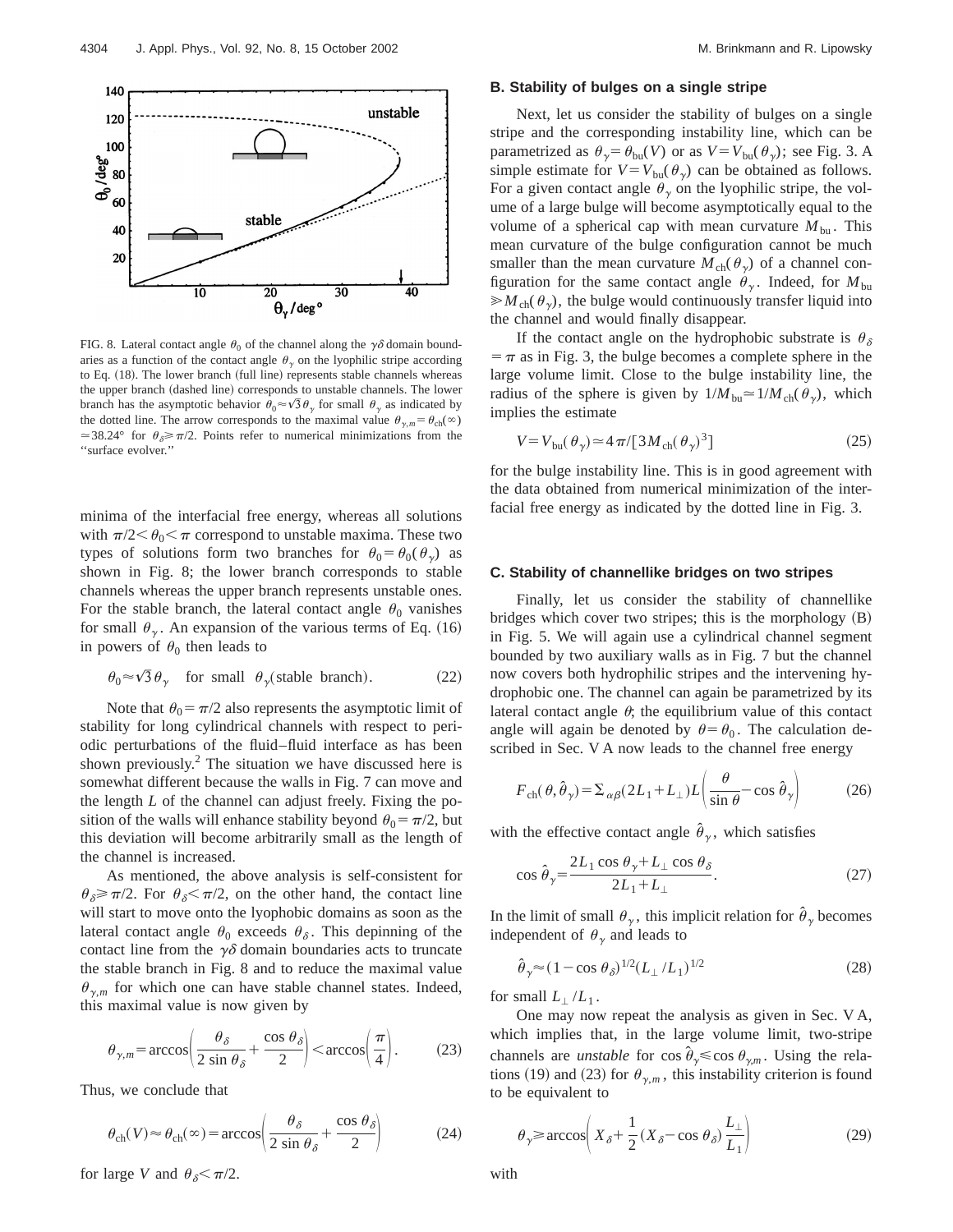$$
X_{\delta} = \begin{cases} \pi/4 & \text{for } \theta_{\delta} \ge \pi/2, \\ \frac{\theta_{\delta}}{2\sin\theta_{\delta}} + \frac{\cos\theta_{\delta}}{2} & \text{for } \theta_{\delta} < \pi/2. \end{cases} \tag{30}
$$

Thus, the region of (meta)stability of the two-stripe channel is restricted to small contact angles  $\theta_{\gamma} \leq \theta_{\gamma,m}$  and to small values of  $L_1/L_1$ . This region is further reduced by a second instability mechanism which leads to a decay of the two-stripe channel into one-stripe channels. A simple estimate of this latter instability can be obtained as follows.

As explained before, a long channel on a single stripe is characterized by the lateral contact angle  $\theta_0$  along the pinned contact line of the channel, see Fig. 7, which only depends on the contact angle  $\theta_{\gamma}$  of the lyophilic substrate. The corresponding functional relationship  $\theta_0 = \theta_0(\theta_\gamma)$  as given by Eq. (18) was displayed in Fig. 8 above. Elementary geometry implies that such a channel has the mean curvature  $M = M_1$  $\equiv \sin \theta_0(\theta_1/L_1)$  for a lyophilic stripe of width  $L_1$ . The corresponding Laplace pressure of this channel is given by  $2\sum_{\alpha\beta}M_1$  as follows from the Laplace equation (4).

For a long channel which covers two lyophilic stripes, on the other hand, the contact angle  $\theta_0$  depends only on the effective contact angle  $\hat{\theta}_{\gamma}$  as defined by Eq. (27). The latter channel has the mean curvature  $M = M_2 \equiv \sin \theta_0(\hat{\theta}_\gamma)/(2L_1)$  $+L_{\perp}$ ), since it covers a stripe of total width  $2L_1+L_{\perp}$ , and the Laplace pressure  $2\Sigma_{\alpha\beta}M_2$ .

Now, assume that we bring the two-stripe channel in contact with a one-stripe channel. The two-stripe channel will be unstable and will be ''sucked'' into the one-stripe channel if its Laplace pressure  $\sim M_2$  exceeds the Laplace pressure  $\sim M_1$  of the one-stripe channel. This implies that the two-stripe channel becomes unstable if  $M_2 > M_1$ . If we express the mean curvatures in terms of the lateral contact angles  $\theta_0$ , we obtain the instability criterion

$$
\sin[\theta_0(\hat{\theta}_{\gamma})] > (2 + L_{\perp}/L_1)\sin[\theta_0(\theta_{\gamma})]
$$
\n(31)

for the decay of two-stripe channels into one-stripe channels. For small  $\theta_{\gamma}$  and small  $L_{\perp}/L_1$ , one has

$$
\theta_0(\hat{\theta}_\gamma) \approx \sqrt{3}(1 - \cos \theta_\delta)^{1/2} (L_\perp/L_1)^{1/2} \tag{32}
$$

as follows from Eqs.  $(22)$  and  $(28)$ . Using this asymptotic expression for  $\theta_0(\hat{\theta}_\gamma)$ , the instability criterion (31) becomes equivalent to

$$
\theta_{\gamma} < (1 - \cos \theta_{\delta})^{1/2} (L_{\perp}/L_1)^{1/2}
$$
\n(33)

for small  $L_1/L_1$ .

In summary, we have identified two different instability mechanisms for two-stripe channels: (i) decay into bulgelike configurations and (ii) decay into one-stripe channels. The first instability mechanism (i) destroys the two-stripe channel for sufficiently *large* values of  $\theta_{\gamma}$  as estimated by the inequality  $(29)$ . The second instability mechanism  $(ii)$  is effective for sufficiently *small* values of  $\theta_{\gamma}$  as given by the inequality  $(31)$  or its asymptotic form  $(33)$ . A combination of the two inequalities  $(29)$  and  $(31)$  leads to the stability diagram shown in Fig. 9.



FIG. 9. Stability regions of two-stripe channels as a function of the reduced width  $L_1/L_1$  of the intervening lyophobic stripe and of the contact angle  $\theta_{\gamma}$ on the lyophilic stripes. Several such regions are shown corresponding to different values of the contact angle  $\theta_{\delta}$  on the lyophobic stripes. Each stability region is bounded by two curves: the upper one follows from Eq.  $(29)$ and describes the decay of the two-stripe channels into bulgelike configurations; the lower one follows from Eq.  $(31)$  and corresponds to the decay into one-stripe channels.

# **VI. SUMMARY AND OUTLOOK**

In summary, we have determined the morphology of wetting layers on substrates with striped surface domains. For simplicity, we focussed on two rather simple patterns, namely, (i) single lyophilic stripes and (ii) two lyophilic stripes separated by a lyophobic one. For both cases, we determined the different wetting morphologies using numerical minimization methods, see Fig. 1 and Fig. 5. In addition, we derived stability criteria for the different morphologies using simple parametrizations of the channels and bulges in terms of cylindrical and spherical segments, see Sec. V.

For the case of a single lyophilic stripe, the wetting morphology is uniquely determined by *three* dimensionless parameters: (i) the contact angle  $\theta_{\gamma}$  of the lyophilic stripe, (ii) the contact angle  $\theta_{\delta}$  of the lyophobic stripe, and (iii) the reduced volume  $V/L_1^3$  of the liquid where  $L_1$  is the width of the lyophilic stripe. In Fig. 3, we display the bifurcation diagram as a function of  $\theta_{\gamma}$  and  $V/L_1^3$  for  $\theta_{\delta} = \pi$ . This diagram exhibits a morphological wetting transition from channels to bulgelike states.

The instability line for the one-stripe channels is described by  $\theta_{\gamma} = \theta_{\rm ch}(V)$ . This instability line has the surprising property that  $\theta_{ch}(V)$  attains the *finite* value  $\theta_{ch}(\infty)$  for large volumes *V*. This limiting value is calculated in Sec. V A. For  $\theta_{\delta} \ge \pi/2$ , we find that it has the universal value  $\theta_{ch}(\infty)$  = arccos( $\pi/4$ )  $\approx$  38°; for  $\theta_{\delta}$   $\lt$   $\pi/2$ , the limiting value  $\theta_{ch}(\infty)$  depends on  $\theta_{\delta}$  and is given by Eq. (24).

This property of the channel instability line implies that the wetting liquid can form arbitrarily long channels in the limit of large volumes provided  $\theta_{\gamma} < \theta_{\rm ch}(\infty)$ . These channels are characterized by a lateral contact angle  $\theta = \theta_0$ , which is constant along those segments of the contact line, which are pinned to the  $\gamma\delta$  domain boundaries. Furthermore, the lateral contact angle  $\theta_0$  does not depend on the volume of the channel but only on the contact angle  $\theta_{\gamma}$  of the lyophilic substrate; compare Fig. 8. For  $\theta_{\gamma} > \theta_{ch}(\infty)$ , on the other hand, no extended channels can be formed. Thus, we find that it is